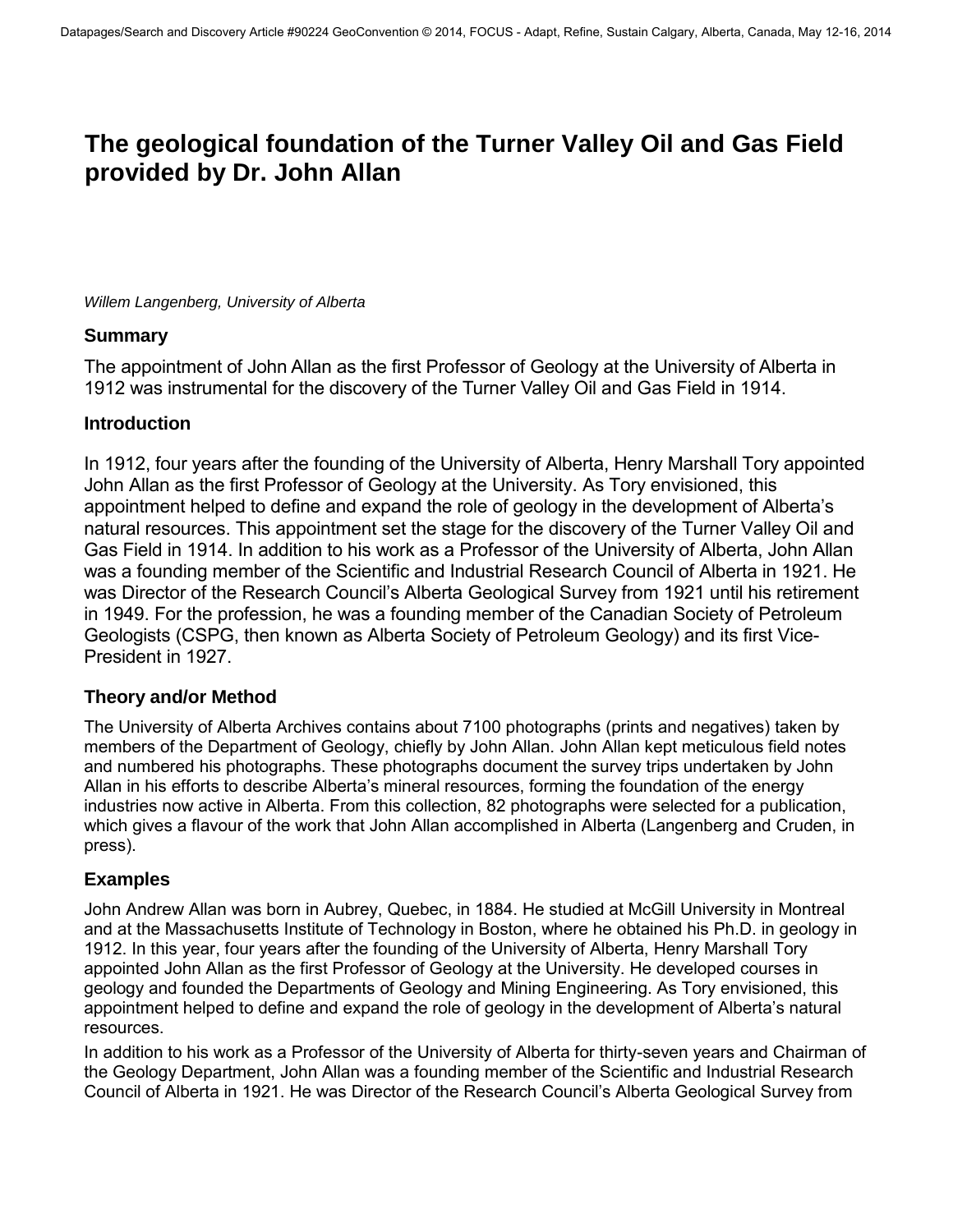1921 until his retirement in 1949. He continued consulting and advising until his death from heart failure in 1955.

As Director of the Survey, John Allan published many reports on Alberta's energy resources. John Allan's students, Doug Layer and Charlie Stelck, were working for Imperial Oil when this company discovered this oil field. They published papers on its geological history and origin (Layer et al., 1949). Many more of John Allan's students discovered oil and gas fields in Alberta. As a Professor of the University, not just of geology, John Allan was concerned about the overall well-being of his students. He wanted them to have a rounded education, including English and Ethics as well as the Sciences. He also employed students extensively for field work through the Alberta Geological Survey. For the profession, he was a founding member of the Canadian Society of Petroleum Geologists (CSPG) in 1927 and the Association of Professional Engineers and Geoscientists of Alberta (APEGA) in 1920; and APEGA's President in 1930.

John Allan loved the mountains and spent a lot of time in them. In an appropriate tribute to his work in the development of Alberta's resources, Mount Allan in Kananaskis Country is named after him. It has views of coal deposits and hydroelectric developments. A memorial by P.S. Warren (1956) lists over 80 scientific papers and thirty popular articles.

John Allan's early descriptions of the geology of the Rocky Mountains (Allan, 1914) provided an understanding of the exploration near a known gas seep near present day Turner Valley (Figure 1, 2 and 3). In 1926, John Allan vigorously defended the viability of the Turner Valley Field against vicious attacks made by a California geologist. He chaired the First Annual Conference of the Alberta Society of Petroleum Geologists (ASPG) in Edmonton in March, 1929. Six papers of this conference were published in the AAPG Bulletin in 1931, volume 15.



**Figure 1. John Allan was doing field work in the Foothills. He is shown here in the middle enjoying an after-dinner cigar (UAA 79-23-337).**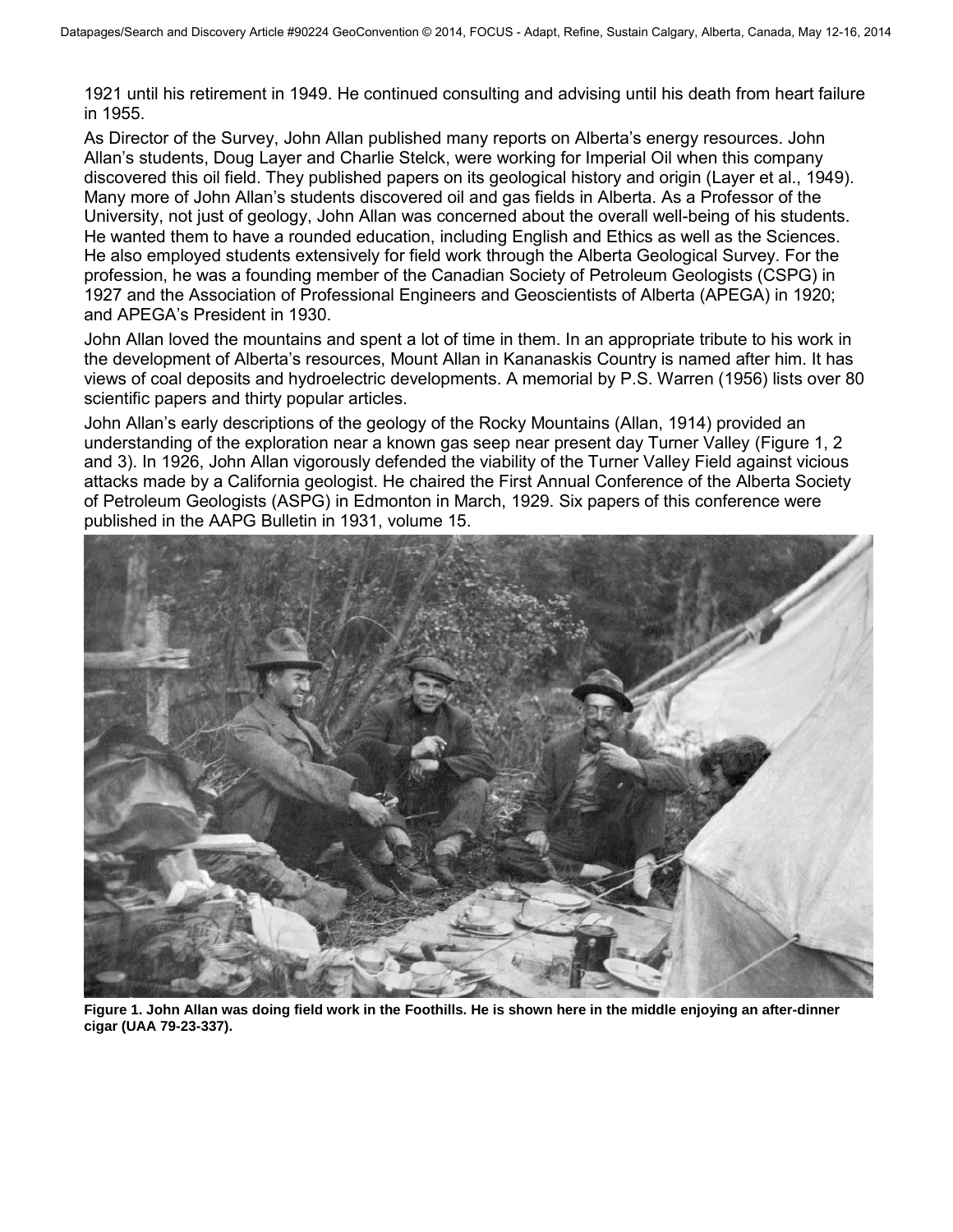

**Figure 2. John Allan and photographic equipment along the Sheep River in the summer of 1915 (UAA 77-84-14).** 

John Allan realized that a lot of gas was wasted in Turner Valley (Figure 4). He encouraged the increased use of natural gas, but warned that it could be disastrous to the development of Alberta's petroleum resources to have regulations compelling conservation of all gas (Research Council of Alberta, Annual Report, 1926). Alberta's Energy Resources Conservation Board (ERCB) was created in 1938.

In a talk on CKUA radio in 1927, John Allan predicted the oil boom which began in 1947 with the discovery of the Leduc oil field, partly based on the experience gained in the Turner Valley Field.

One of John Allan's graduate students (J.O.G. Sanderson) was instrumental in finding the oil leg on the west limb of the Turner Valley Anticline.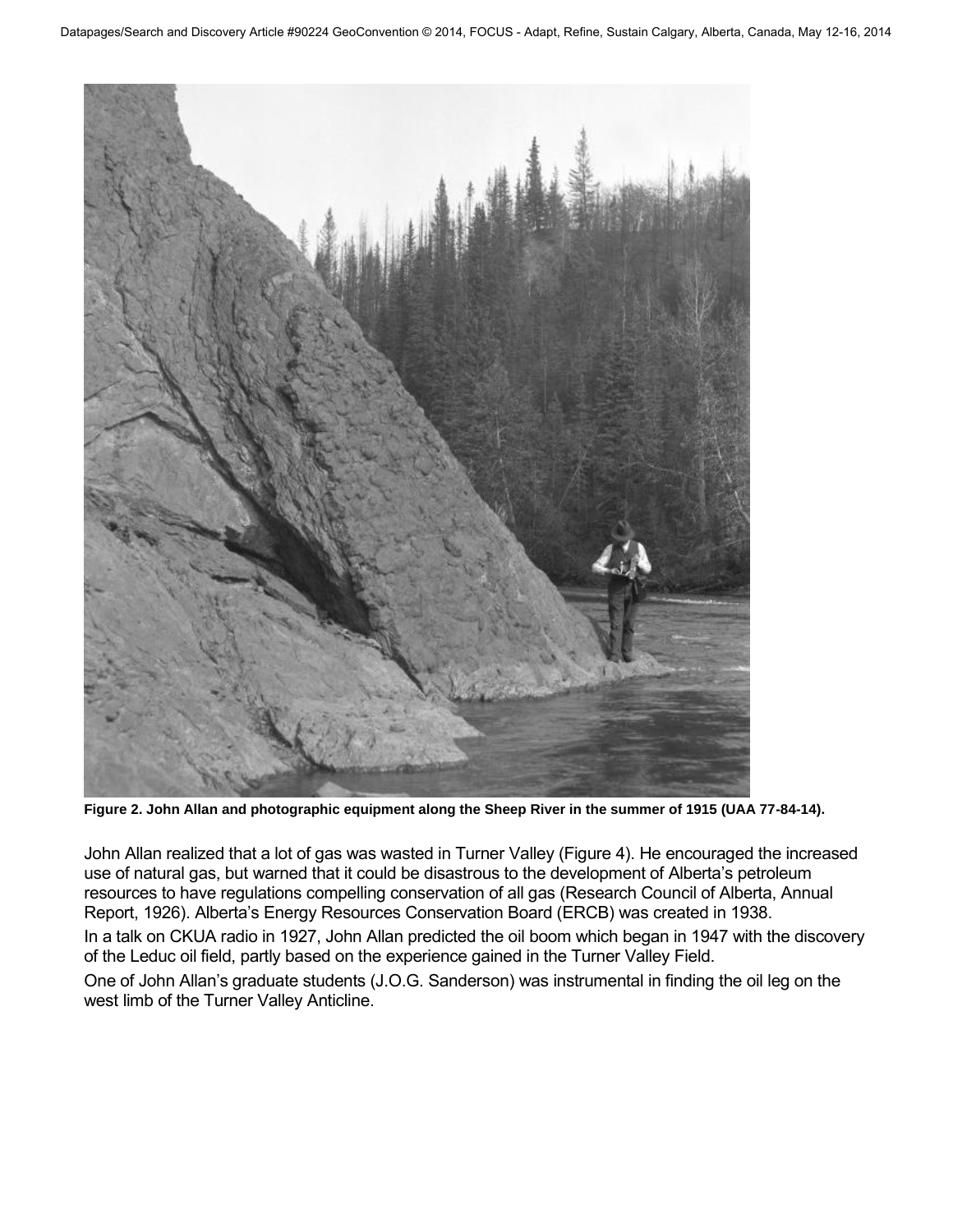

**Figure 3. Looking north up Turner Valley along Range Road 30 about 1 km north of the town of Turner Valley (this dirt road is now Highway 22). Royalite No. 4 well can be seen at right in foreground. Gladys Allan and Ralph Rutherford, 1926. On October 17, 1924, this well had experienced a blow-out and a subsequent fire (UAA 79-23-4598).** 



**Figure 4. Gas burning near drill rig during U. of A. geology field-school to Turner Valley, 1939 (UAA 79-23-2135).**